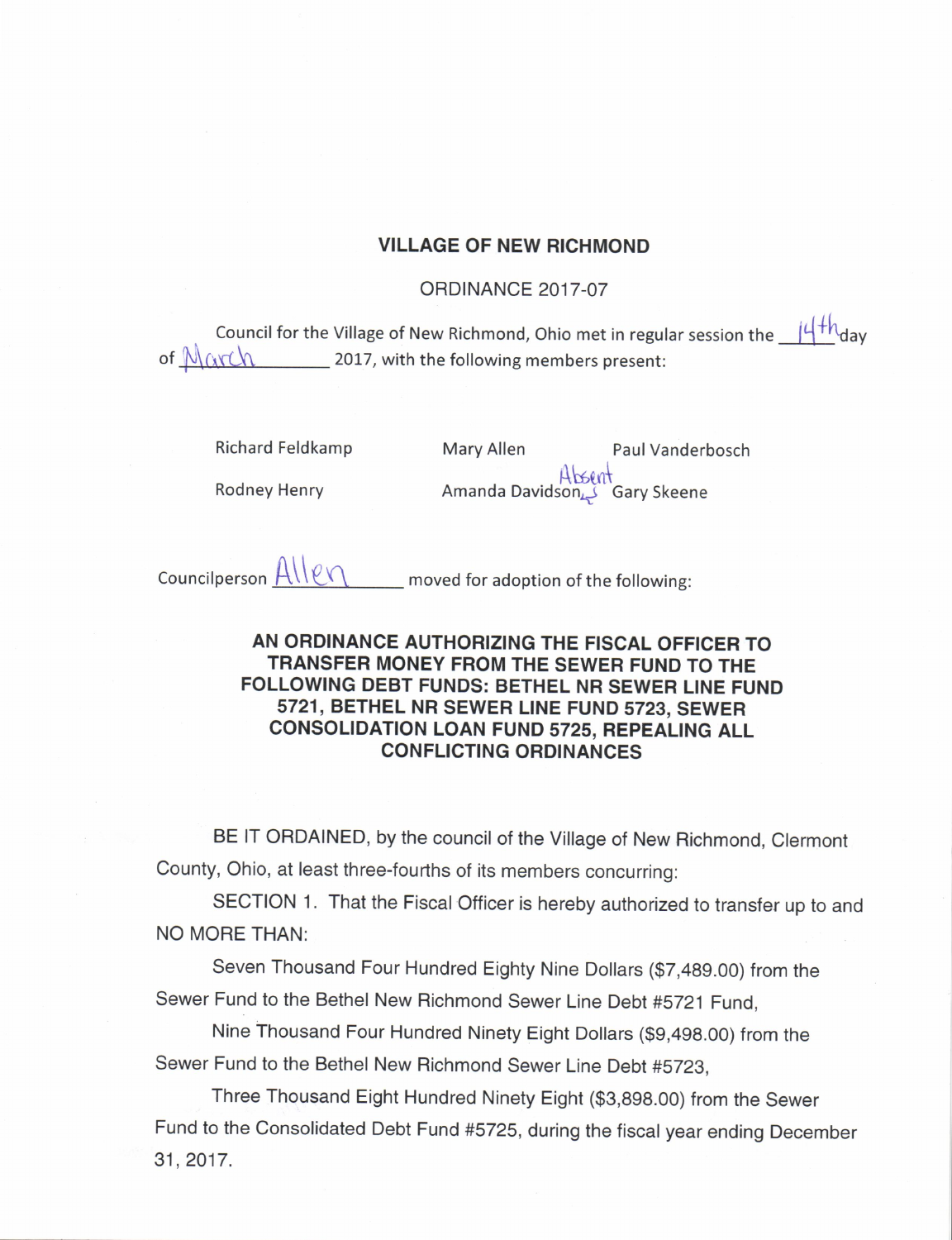SECTION 2. All conflicting ordinances or sections thereof are hereby repealed.

SECTION 3. This ordinance shall take effect and be in force from the earliest date allowed by law.

Councilperson  $SKee$   $ee$  seconded the motion to adopt the foregoing Ordinance and upon roll call the vote was as follows:

| Richard Feldkamp Ves           |     |
|--------------------------------|-----|
| <b>Mary Allen</b>              | Ves |
| Paul Vanderbosch $\sqrt{\ell}$ |     |
| Rodney Henry $\sqrt{25}$       |     |
| Amanda Davidson Absent         |     |
| <b>Gary Skeene</b>             | V e |

First Reading:  $2-14-17$  Second Reading:

 $2 - 28 - 17$ 

Adopted:  $\beta$  $-14-$ 

Kelly Painter, Clerk of Council

Moxa Can

Ramona Carr, Mayor